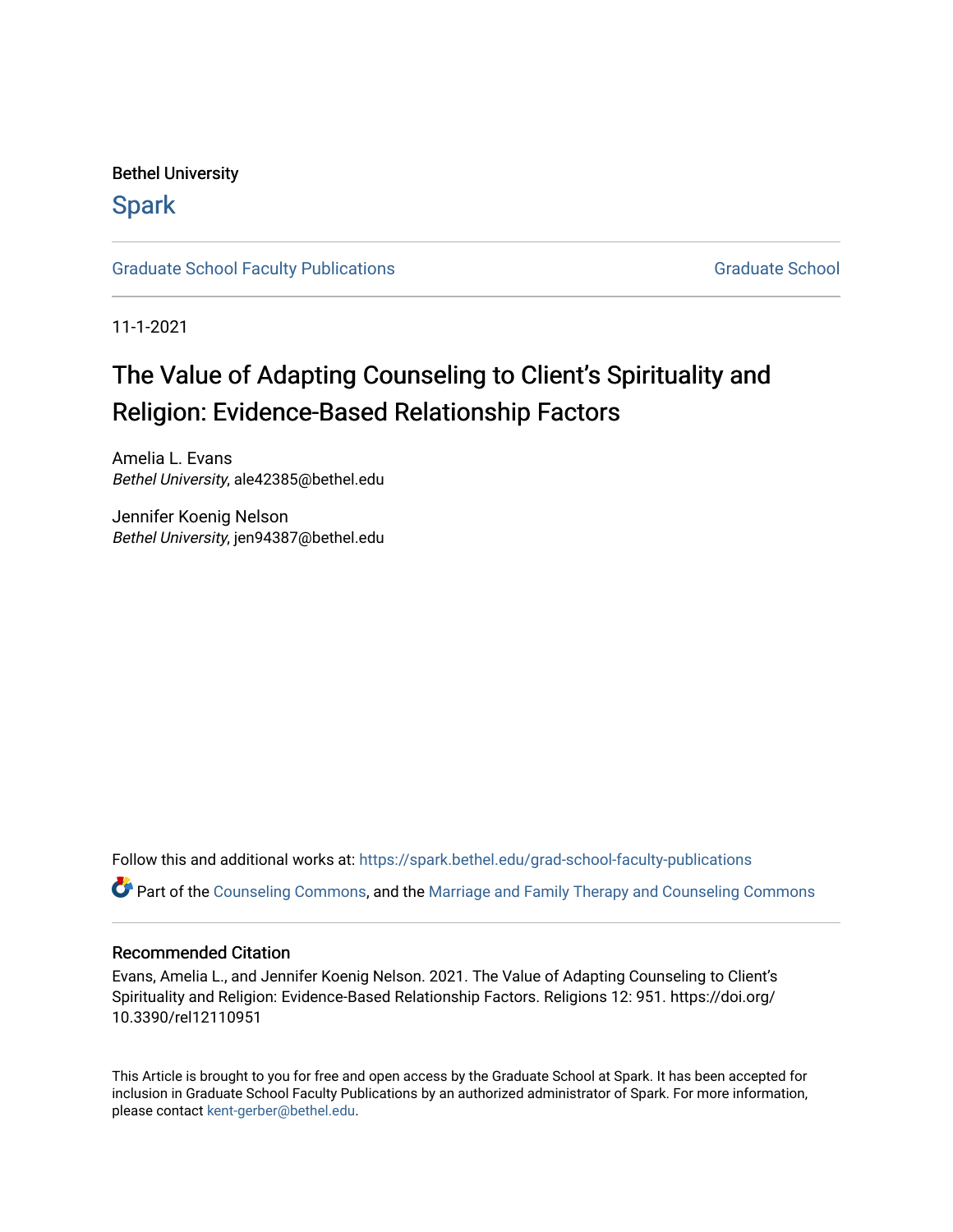



**Amelia L. Evans \* and Jennifer Koenig Nelson \***



**Abstract:** There is a strong tradition of attention to relationship factors in the field of counseling. The research on the importance of the relationship and adapting to client factors continues to grow, supporting the importance of professional multicultural competence. The field of counseling, specifically within the United States context, has focused on Multicultural Counseling Competencies with more recent emphasis on social justice through the Multicultural and Social Justice Counseling Competencies. Within these competencies, spirituality and religion are mentioned as multicultural components to consider as potentially salient to clients. Yet, there has been less emphasis on ways to adapt counseling to a client's spirituality and religion compared to other multicultural components of one's identity, such as race, gender, and culture. Historically, a lack of training, fear of causing offense, or concerns about influencing clients, resulted in clients' spirituality and religion being overlooked far too often in counseling. Despite this tendency, recent clinical evidence on relational responsiveness identifies the adaptation of counseling to a client's spirituality and religion as highly effective. In this article, the authors discuss how adapting counseling to a client's spirituality and religion, in relation to all multicultural factors salient to the client, enhances relational responsiveness and treatment effectiveness. The authors also discuss the implications for training, supervision, and practice.

**Keywords:** spirituality; religion; counseling; therapeutic alliance; evidence-based practice; multicultural competencies; cultural humility; relationship factors

# **1. Introduction**

The foundation of the counseling process is identified throughout the literature as the therapeutic relationship. Research on the counseling relationship recognizes the essential inclusion of client multicultural factors in the therapeutic process to create strong bonds. Yet, the multicultural factors of religion and spirituality are often overlooked or glossed over within the counseling context because of apprehension around counselor training, influence, and competence on the inclusion of religion and spirituality in the counseling process. Religion and spirituality are identified as protective factors for clients. Moreover, with the COVID-19 pandemic and global experiences of suffering and loss, it "may intensify the need for clinicians to address spiritual and existential dynamics in psychotherapy, as clients struggle with tragedy and uncertainty that can challenge prior belief systems or prompt stronger seeking within their meaning systems" [\(Bell et al.](#page-8-0) [2021,](#page-8-0) p. 3). Therefore, it is imperative that counselors are trained to competently include all client multicultural factors including religion and spirituality into the counseling process. Adapting counseling to all multicultural factors salient to a client, including spirituality and religion, enhances the counseling relationship and treatment outcomes.

### **2. Importance of the Relationship**

Counseling effectiveness research recognizes the significance of counseling relationship factors on treatment outcomes. Historically, outcome research focused on different treatment approaches to compare and determine best practice for different populations.



**Citation:** Evans, Amelia L., and Jennifer Koenig Nelson. 2021. The Value of Adapting Counseling to Client's Spirituality and Religion: Evidence-Based Relationship Factors. *Religions* 12: 951. [https://doi.org/](https://doi.org/10.3390/rel12110951) [10.3390/rel12110951](https://doi.org/10.3390/rel12110951)

Academic Editor: Kelvin Mutter

Received: 14 July 2021 Accepted: 27 October 2021 Published: 1 November 2021

**Publisher's Note:** MDPI stays neutral with regard to jurisdictional claims in published maps and institutional affiliations.



**Copyright:** © 2021 by the authors. Licensee MDPI, Basel, Switzerland. This article is an open access article distributed under the terms and conditions of the Creative Commons Attribution (CC BY) license (https:/[/](https://creativecommons.org/licenses/by/4.0/) [creativecommons.org/licenses/by/](https://creativecommons.org/licenses/by/4.0/)  $4.0/$ ).

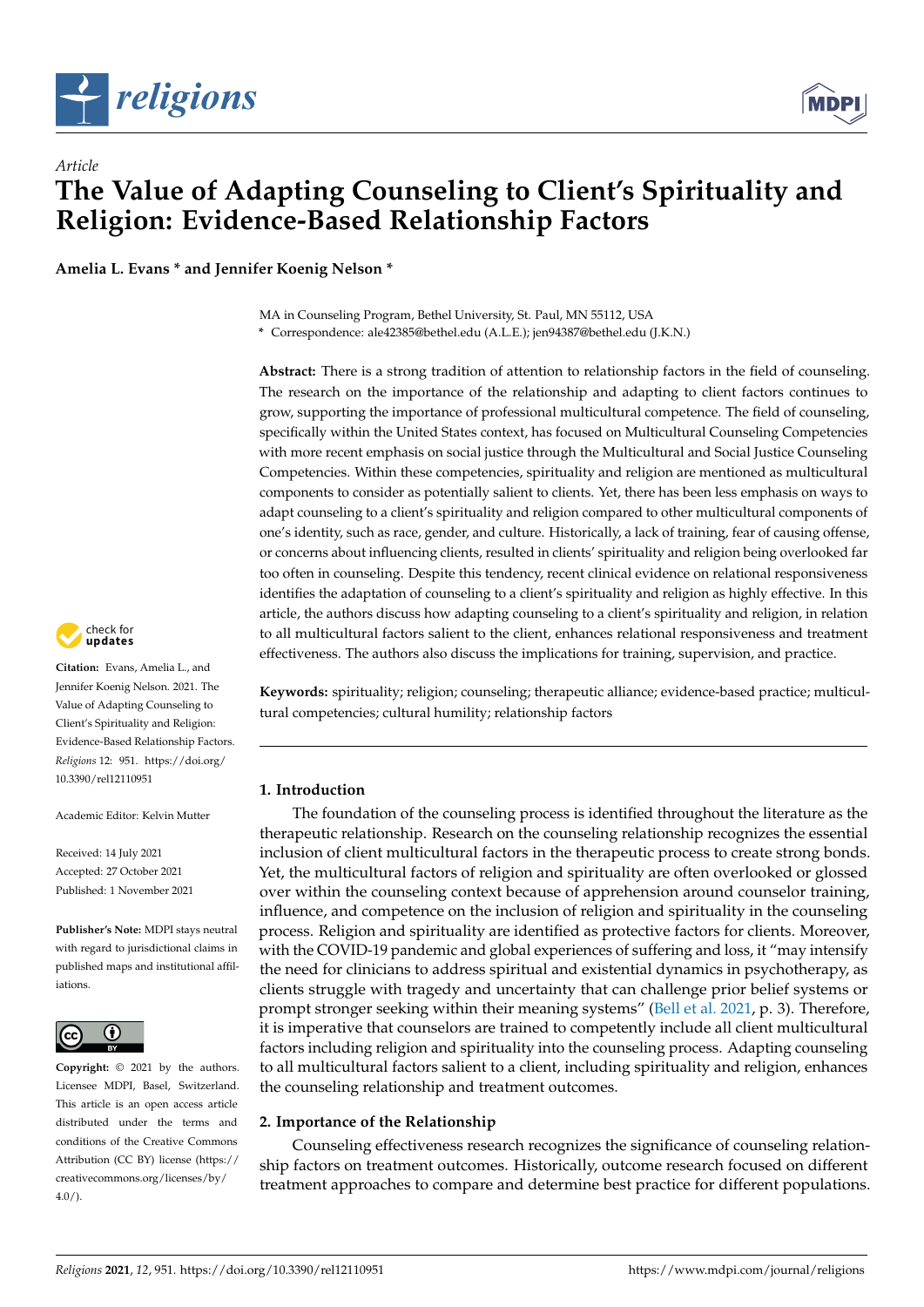From these numerous studies, meta-analyses revealed that different treatment approaches identified no significant differences in treatment outcome [\(Benish et al.](#page-8-1) [2008;](#page-8-1) [Imel et al.](#page-8-2) [2008;](#page-8-2) [Leichsenring and Leibing](#page-8-3) [2003;](#page-8-3) [Wampold and Imel](#page-9-0) [2015\)](#page-9-0). Yet, further studies identified common factors across treatment approaches that contributed more to variance of client outcomes [\(Wampold and Imel](#page-9-0) [2015\)](#page-9-0). Relationship factors, one of the common factors, received considerable research attention because of its proposed 30% account of change in counseling [\(Hubble et al.](#page-8-4) [1999\)](#page-8-4). Relationship factors include numerous variables. However, of all the relationship factors, the therapeutic alliance, which consists of counselor and client agreement of counseling goals and tasks and the quality of the counseling relationship bond [\(Bordin](#page-8-5) [1979\)](#page-8-5), is a predictor of outcomes with different treatment approaches, counseling topics, and measures [\(Wampold](#page-9-1) [2001;](#page-9-1) [Norcross](#page-9-2) [2002;](#page-9-2) [Castonguay et al.](#page-8-6) [2006\)](#page-8-6). A consistent and important finding across measures and treatment approaches is that clients and counselors have different perceptions of the therapeutic alliance (e.g., [Bachelor](#page-8-7) [and Horvath](#page-8-7) [1999;](#page-8-7) [Tryon et al.](#page-9-3) [2007\)](#page-9-3). Yet, client perception of the therapeutic bond and agreement on counseling goals and tasks by session three is predictive of treatment outcome [\(Miller et al.](#page-9-4) [2010;](#page-9-4) [Wampold and Imel](#page-9-0) [2015\)](#page-9-0). Therefore, as significant predictors of treatment outcomes, the therapeutic alliance and client perception of the alliance must be prioritized within the counseling process.

In addition to relationship factors, another common factor, client extratherapeutic factors, requires consideration because of related client outcome evidence and impact on the therapeutic alliance. Client extratherapeutic factors have been projected to account for 40% of change in counseling [\(Asay and Lambert](#page-7-0) [1999\)](#page-7-0). These extratherapeutic factors encompass the internal and external resources, life events, and variables in a client's life that contribute to and hinder client change [\(Leibert](#page-8-8) [2011\)](#page-8-8). Since client factors are the context out of which the client lives and makes change, it is important that counselors are attuned to variables outside of treatment that directly impact each client. For example, for clients who have low levels of extratherapeutic social support, the relationship bond between client and counselor plays a stronger role in positive outcomes than for those clients who have high levels of extratherapeutic support [\(Zimmermann et al.](#page-9-5) [2020\)](#page-9-5). Given the influence of culture and spirituality in clients' lives, it is important to explore them as extratherapeutic factors which may be utilized within counseling for greater client benefit [\(Leibert and Dunne-Bryant](#page-8-9) [2015\)](#page-8-9). With evidence confirming that outcome and direction of counseling are impacted by client factors [\(Leibert and Dunne-Bryant](#page-8-9) [2015\)](#page-8-9), it is through attention to these client extratherapeutic factors that counselors can demonstrate awareness and consideration of the client's unique context and worldview. Focusing on what is most salient to the client offers the foundation for building an effective therapeutic alliance from a client's perspective and increases client outcomes.

### **3. Multicultural Counseling Competencies**

The field of counseling's roots are firmly grounded in the relationship and therapeutic alliance, with more recent yet resolutely grounded roots in multicultural counseling competence. All counseling can be seen as a multicultural endeavor [\(Sue et al.](#page-9-6) [1992;](#page-9-6) [O'Hara](#page-9-7) [et al.](#page-9-7) [2021\)](#page-9-7), with therapeutic change the desired outcome [\(Ridley et al.](#page-9-8) [2021a\)](#page-9-8). In the almost 30 years since the original Multicultural Counseling Competencies (MCC) were developed by [Sue et al.](#page-9-6) [\(1992\)](#page-9-6), counselor education has seen much progress as many counselors have been trained in the beliefs/attitudes, knowledge, and skills originally proposed through the MCC [\(Gonzalez-Voller et al.](#page-8-10) [2020\)](#page-8-10). Training based on these MCC covered a variety of important identities of clients, with some identities receiving more attention than others. Originally, the focus on race and ethnicity was the priority of these multicultural counseling competencies [\(Vandiver et al.](#page-9-9) [2021\)](#page-9-9).

The MCC are seen as the inspiration for a holistic view of clients and the more recent focus on intersectionality of identities [\(Ratts et al.](#page-9-10) [2016\)](#page-9-10). Through increased knowledge and research, this progress resulted in a major revision of the MCC to the Multicultural and Social Justice Counseling Competencies (MSJCC) [\(Ratts et al.](#page-9-11) [2015\)](#page-9-11). [Ratts et al.](#page-9-10) [\(2016\)](#page-9-10)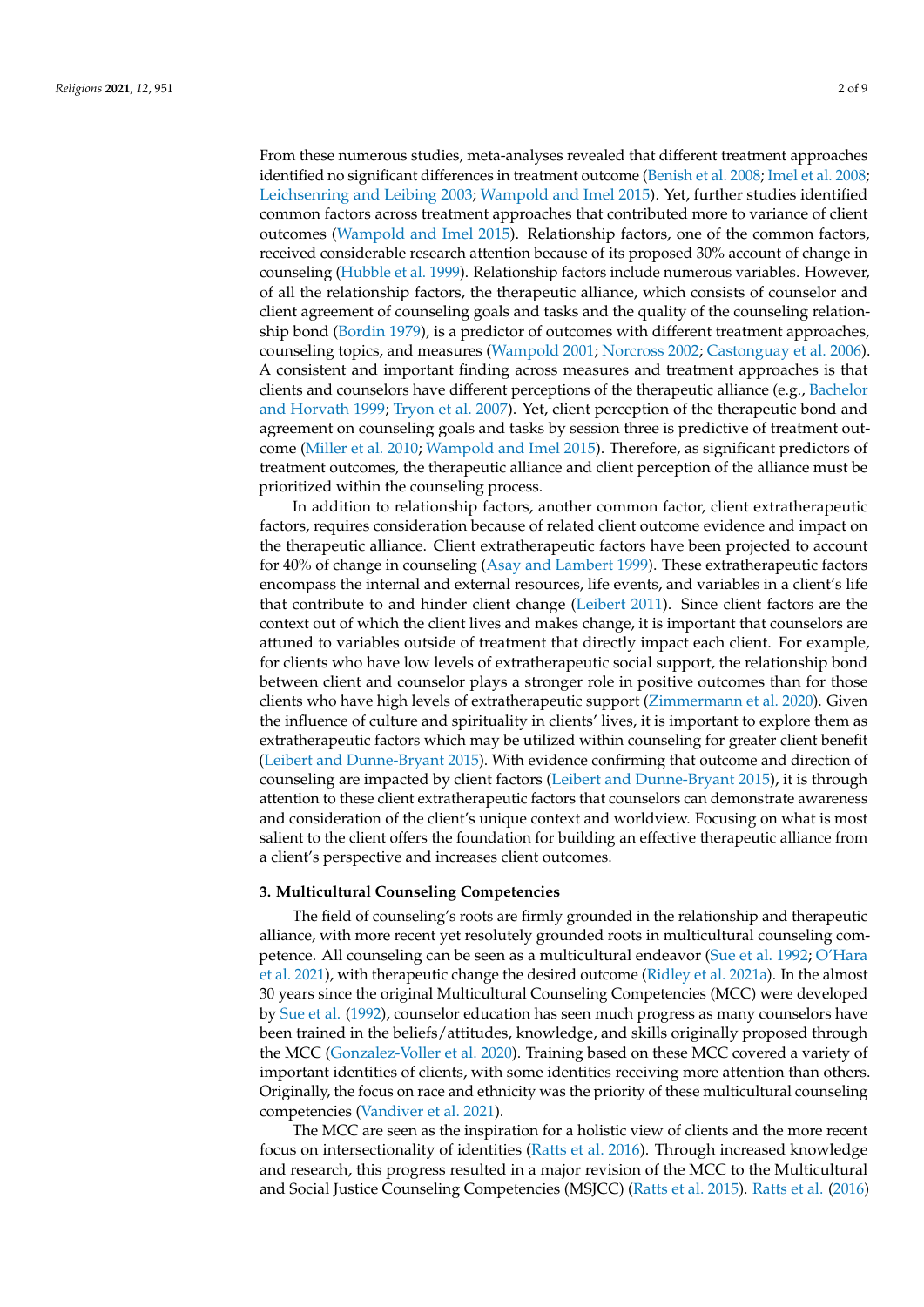identify the prior "single-lens" focus on race or ethnicity of the original MCC and push for the "wide-angle" lens consideration of the intersection of various identities salient to clients. This focus on the intersectionality of identities recognized by the client ultimately strengthens the therapeutic alliance and thus the relationship [\(Jain et al.](#page-8-11) [2017\)](#page-8-11).

Multicultural counseling competence must continue to evolve as we gain new understanding through research and societal changes [\(Ratts et al.](#page-9-10) [2016;](#page-9-10) [Ridley et al.](#page-9-12) [2021b\)](#page-9-12). [Ratts et al.](#page-9-10) [\(2016\)](#page-9-10) push for the importance of disseminating the MSJCC with students. They indicated the training of students must occur amidst counselor-educators and supervisors also working on the competencies for themselves. One of the ways this can occur is through a deeper consideration of the counselor's worldview. There is intentional focus in the MSJCC on self-awareness of the counselors in relation to their own worldviews and an understanding of clients' worldviews. Counselors are tasked to understand themselves, including their beliefs, values, and also their biases. "This internal awareness then extends to counselors' understanding of clients' worldviews and, subsequently, the ways in which culture, power, privilege, and oppression influence the counseling relationship" [\(Ratts et al.](#page-9-10) [2016,](#page-9-10) p. 37). How counselors "manage culture in the relationships requires a focus on the clinicians themselves—their awareness about their attitudes and feelings about their culture and the cultures of others" [\(Vandiver et al.](#page-9-9) [2021,](#page-9-9) p. 595). To put the MSJCC into practice, counselors are tasked to implement culturally responsive evidence-based practices [\(Gonzalez-Voller et al.](#page-8-10) [2020\)](#page-8-10) while continuing the consideration of how the counselors' worldviews impact the counseling process and relationship [\(Ridley et al.](#page-9-8) [2021a\)](#page-9-8). Through this focus, collaboration with clients helps determine the focus of counseling in order to move towards positive outcomes through appropriate consideration of the client's identities. With the intersectionality view of identities in the MSJCC, spirituality and religion are part of the cultural picture counselors need to consider.

#### **4. Multicultural Counseling Competencies: Considering Spirituality and Religion**

Although there is a clear push in the counseling field for considering the individual holistically in relation to the intersectionality of identities, the fear and challenge of bringing in spirituality and religion looms over counselors-in-training and those training them. This struggle is not surprising, given spirituality and religion were traditionally considered "taboo" in counseling and other mental health fields [\(Bergin](#page-8-12) [1980\)](#page-8-12) and the focus of the MCC was originally on ethnicity and race [\(Sue et al.](#page-9-13) [1982,](#page-9-13) [1992;](#page-9-6) [Vandiver et al.](#page-9-9) [2021\)](#page-9-9). Not all that long ago, almost 40% of surveyed counselors-in-training noted being taught directly or indirectly that they should not be addressing spirituality and religion in counseling [\(Adams](#page-7-1) [2012\)](#page-7-1). Since then, numerous authors indicate spirituality and religion are at best covered only marginally by many counselor training programs, and at worst entirely ignored in training [\(Magaldi-Dopman](#page-8-13) [2014;](#page-8-13) [Scott et al.](#page-9-14) [2016;](#page-9-14) [Pearce et al.](#page-9-15) [2019;](#page-9-15) [Mintert et al.](#page-9-16) [2020\)](#page-9-16). Without the proper training to consider and incorporate spirituality/religion in appropriate ways, "counselors might have been so concerned with respecting diversity and avoiding the imposition of counselor values that they did not assess for the relevance of clients' spirituality/religiosity to presenting concerns, thus preventing them from intervening appropriately" [\(Cashwell et al.](#page-8-14) [2013,](#page-8-14) p. 53). This lack of focus translates into the difficulty of not knowing how to work with spirituality/religion in counseling [\(Scott et al.](#page-9-14) [2016\)](#page-9-14) and confirms in student minds that this is a taboo topic. Without specific training in spirituality/religion, counselors lack not only competence but also the confidence to address spirituality/religion in effective ways when sent out into the field [\(Pearce et al.](#page-9-15) [2019\)](#page-9-15). Without intentionally addressing religion and spirituality in counseling programs, counselors-in-training will not consider spirituality and religion as potentially salient factors for clients [\(Mintert et al.](#page-9-16) [2020\)](#page-9-16), missing important opportunities to best develop the relationship.

Given the shift to the MSJCC in 2016, this new push for focus on spirituality coincides with the shifts programs are making in light of the new competencies. In the United States, the Council for Accreditation for Counseling and Related Educational Programs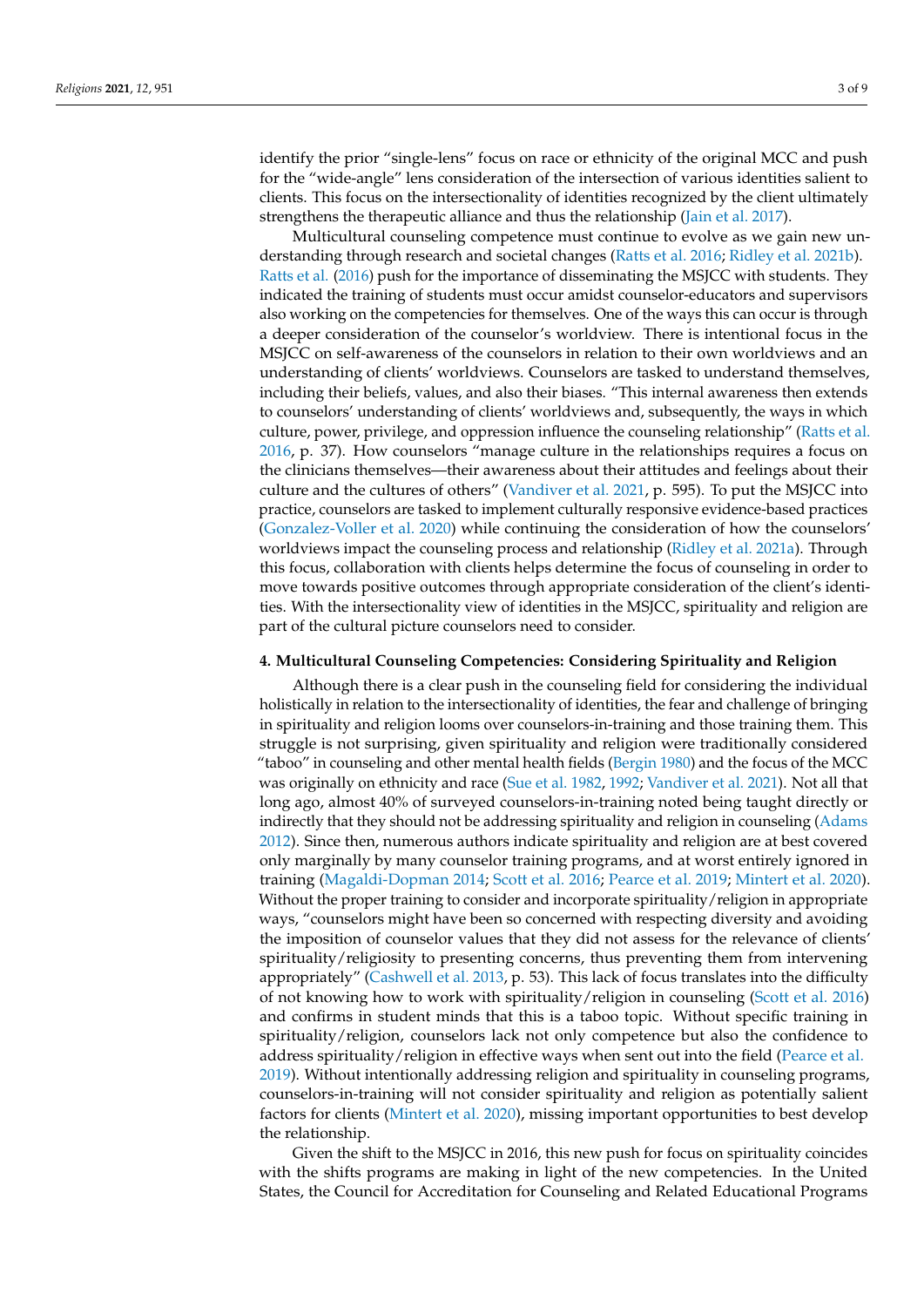(CACREP) standards [\(Council for Accreditation of Counseling and Related Educational](#page-8-15) [Programs](#page-8-15) [2016\)](#page-8-15) only added spirituality as a standard in this most recent version of the standards. The current standard is now a foundational expectation for counseling programs to show evidence of covering "the impact of spiritual beliefs on client's and counselor's worldviews" (Counseling Curriculum, F.2.g.). Many counseling programs in the United States are balancing the shift to the broad lens focus including intersectionality, from the prior narrow lens of the MCC, amidst also attempting to find ways to directly address spirituality to meet the new CACREP standard. In addition, counseling educators may themselves be uncomfortable with spirituality and religion and possibly pass this discomfort to counselors-in-training [\(Giordano and Cashwell](#page-8-16) [2014\)](#page-8-16). One concern may relate to pushing values onto clients, thus avoidance of spirituality/religion topics is the typical response [\(Hook et al.](#page-8-17) [2019\)](#page-8-17). "If faculty and supervisors are uncomfortable or unable to address these issues in counselor education programs, how will counselors-in-training or counselors learn to be open and comfortable with these topics and issues?" [\(Henriksen et al.](#page-8-18) [2015,](#page-8-18) p. 67). Given the newness of this spirituality standard and the potential fear of making spirituality and religion more explicit in training and practice, many programs include spirituality and religion under the multicultural/diversity umbrella to fit it somewhere, which often results in only cursory coverage of spirituality and religion in a multicultural counseling course, especially if they do not intentionally include spirituality and religion in their training. [\(Magaldi-Dopman](#page-8-13) [2014;](#page-8-13) [Scott et al.](#page-9-14) [2016;](#page-9-14) [Pearce et al.](#page-9-15) [2019;](#page-9-15) [Mintert et al.](#page-9-16) [2020\)](#page-9-16). As spirituality and religion continue to be key identity factors for some clients, counseling programs must keep this in mind as they continue to determine how to include spirituality and religion into training and practice in their programs, to best equip students to build effective relationships that lead to positive outcomes.

In 2020, almost half of individuals polled indicated religion as very important in their lives, fifty-three percent of respondents indicated religion can answer all or most of today's problems, and 58 percent indicated praying often outside religious services [\(Gallup](#page-8-19) [2021\)](#page-8-19). Recent meta-analytic data indicates participation in public religious activities is significantly related to positive mental health outcomes, most likely related to the greater social support and coping resources that results from engagement in such activities [\(Garssen et al.](#page-8-20) [2021\)](#page-8-20). Additional research highlights that not only is spirituality and religion important to individuals, but that spirituality and religion are identified as relevant and worth discussing in counseling [\(Harris et al.](#page-8-21) [2016\)](#page-8-21). Yet, clients might avoid bringing up spirituality/religion for fear a counselor will judge or minimize the impact of spirituality/religion in their lives or worse yet, consider it problematic [\(Hefti](#page-8-22) [2011\)](#page-8-22). Still, the importance of considering the spiritual and religious identities of clients has been heightened amidst the COVID-19 pandemic [\(Bell et al.](#page-8-0) [2021\)](#page-8-0), with one quarter of individuals indicating a stronger faith because of the COVID-19 pandemic [\(Newport](#page-9-17) [2020\)](#page-9-17). The disconnection from houses of worship and other public religious activities resulting from the COVID-19 pandemic were additional struggles for many individuals who find religion and spiritual activities as important in their lives. Moreover, in the United States context, amidst the COVID-19 pandemic, political strife, and racial tensions, the struggle to share about spirituality and religion may be increasingly difficult for clients. Clients who might have a particular political perspective might be fearful to bring up such with a mental health provider for fear of being judged or may choose to avoid counseling altogether [\(Pearce et al.](#page-9-15) [2019\)](#page-9-15). This may be especially concerning when such a perspective is based on the spiritual and religious beliefs of importance to the client. Without specific training focused on the inclusion of spirituality and religion as relevant factors in multicultural counseling, and thus the relationship, many counselors have been ill-equipped to properly broach these topics during counseling in a way that shows the clients they will not be judged and that spirituality and religion are appropriate topics to discuss in counseling. However, the clear purpose of multicultural counseling competence should be therapeutic change for the client [\(Ridley et al.](#page-9-8) [2021a\)](#page-9-8). Thus, when spirituality/religion are salient for clients, it is through addressing such that therapeutic change will be enhanced.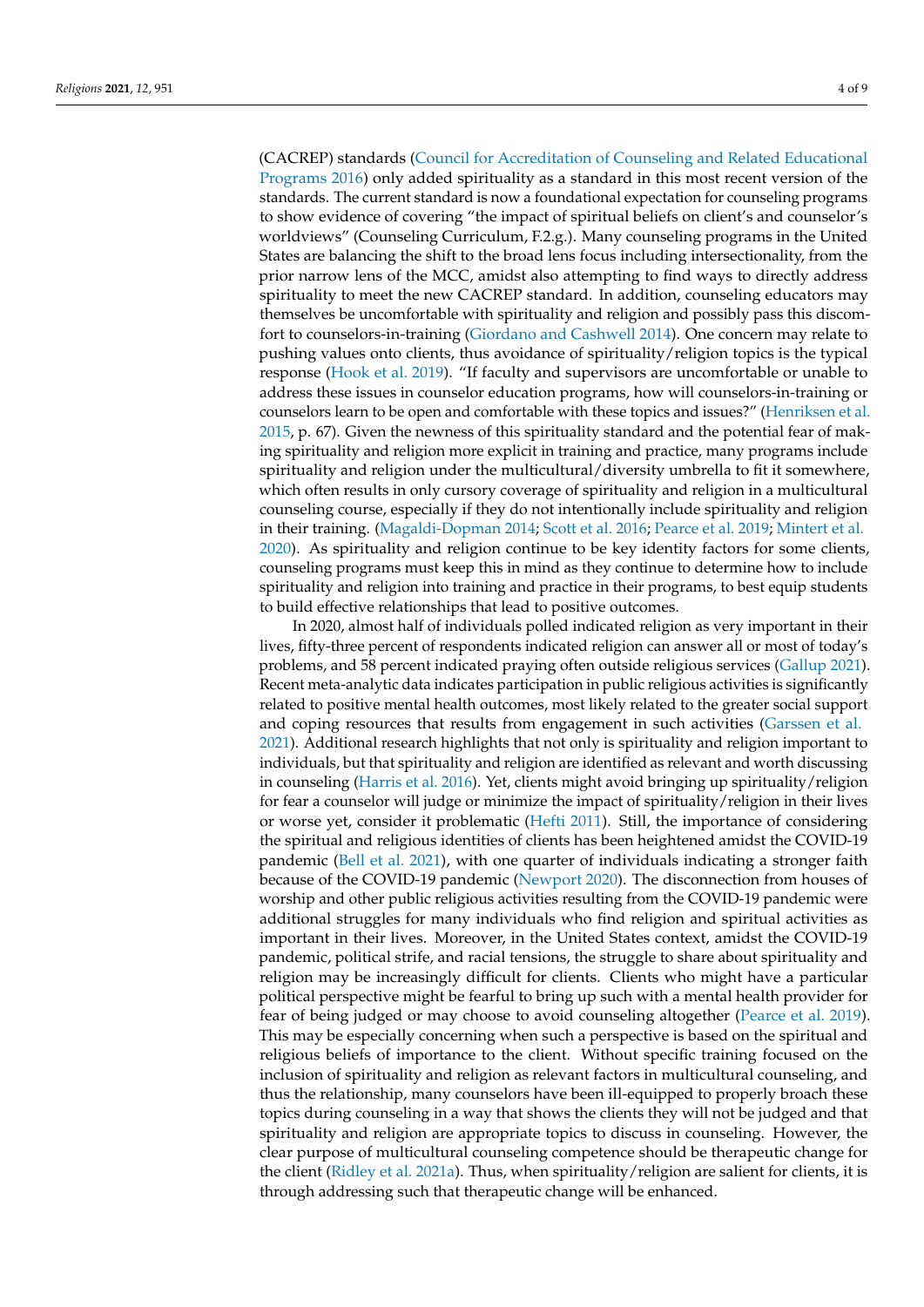## **5. Implications for Practice, Training and Supervision**

In the wide-angle lens of the MSJCC, counselor educators and professionals in the field must advocate for the importance of addressing all relevant multicultural components in effective ways during training, including spirituality and religion [\(Jain et al.](#page-8-11) [2017;](#page-8-11) [Ratts](#page-9-10) [et al.](#page-9-10) [2016;](#page-9-10) [Mintert et al.](#page-9-16) [2020\)](#page-9-16). "A significant piece of identity for one client may not be for another. Some clients may weigh their race more heavily, others their sexual orientation, others their religion, and still many others the intersection of identities. Therefore, clinicians cannot assume what will be salient for any client" [\(Ridley et al.](#page-9-8) [2021a,](#page-9-8) p. 549). Identity intersectionality commands the consideration of clients' spirituality and religion in conjunction with other cultural variables to have a clearer picture of the uniqueness of the individual [\(Scott et al.](#page-9-14) [2016;](#page-9-14) [Ratts et al.](#page-9-10) [2016\)](#page-9-10). As spirituality and religion are significant for many individuals, professional cultural competence must include religious and spiritual competence [\(Whitley](#page-9-18) [2012\)](#page-9-18).

Through the MSJCC and the new CACREP standard, there is a clear call to include spirituality and religion intentionally in the training counselors receive [\(Crabtree et al.](#page-8-23) [2020;](#page-8-23) [Magaldi-Dopman](#page-8-13) [2014;](#page-8-13) [Miller](#page-8-24) [1999\)](#page-8-24). To effectively develop in MSJCC, training in their own beliefs, values, and biases are essential for counselors to understand how their own worldview may prevent or influence them when considering spirituality and religion with their clients [\(Scott et al.](#page-9-14) [2016\)](#page-9-14). Integrating spirituality, religion, and worldview into counselor training is an essential part of the preparation for multicultural counseling competence training. It is imperative for counselors to see its importance throughout their training, not just as an "afterthought" in their multicultural counseling course [\(Magaldi-](#page-8-13)[Dopman](#page-8-13) [2014\)](#page-8-13). As counselor educators focus on the integration of spirituality and religion in counselor training programs [\(Mintert et al.](#page-9-16) [2020\)](#page-9-16), counselor education should focus on preparing counselors to work with clients who may have similar spirituality and religion as well as those who are different from themselves [\(Gordon](#page-8-25) [2018;](#page-8-25) [Ridley et al.](#page-9-8) [2021a\)](#page-9-8). Additionally, the counseling profession needs to assure the competence of those already in the field—such as advocating for additional training, including online trainings such as the Spiritual Competency Training in Mental Health [\(Pearce et al.](#page-9-15) [2019\)](#page-9-15), for those who did not have the opportunity to be effectively trained in how to ethically bring spirituality and religion into counseling. It is essential for professional counselors to know the evidencebased interventions that are applicable to working with spirituality and religion [\(Mintert](#page-9-16) [et al.](#page-9-16) [2020;](#page-9-16) [Gonzalez-Voller et al.](#page-8-10) [2020\)](#page-8-10). The inclusion of spirituality and religion in the MSJCC training demonstrates a focus on what is salient to a client to impact therapeutic change through the counseling relationship [\(Ridley et al.](#page-9-8) [2021a;](#page-9-8) [Vandiver et al.](#page-9-9) [2021\)](#page-9-9).

#### *5.1. MSJCC and the Counseling Relationship*

Given the counseling field is still working to integrate MSJCC into its training and practice, it is not surprising that there will need to be clear efforts to include spirituality and religion in new ways moving forward. With the historical context of exclusion and concerns about imposing values, it is important that the inclusion of spirituality and religion into training and practice is based on the importance of the Evidence-Based Relationship and related factors [\(Parrow et al.](#page-9-19) [2019\)](#page-9-19). As research on the importance of the relationship and adapting to client factors continues to grow, the counseling relationship and responsiveness to the client is now considered evidence-based practice [\(Norcross](#page-9-20) [and Wampold](#page-9-20) [2019\)](#page-9-20). [Norcross and Wampold](#page-9-21) [\(2018\)](#page-9-21) indicate adapting to the client's personal and cultural characteristics further expands the possibility of positive outcomes. As we consider the client's characteristics, culture, and preferences, which are all part of providing evidence-based practice, we are being responsive to the client. Specifically, being "relationally responsive" and adapting treatment for clients are considered evidence-based practices themselves and may account for more of the positive outcome with clients than the treatment [\(Norcross and Wampold](#page-9-21) [2018\)](#page-9-21). Further, [Hook et al.](#page-8-17) [\(2019\)](#page-8-17) found that adapting for spirituality and religion has a strong evidence-base. Research indicates that adapting to a client's spirituality and religion showed positive outcomes in both psychological and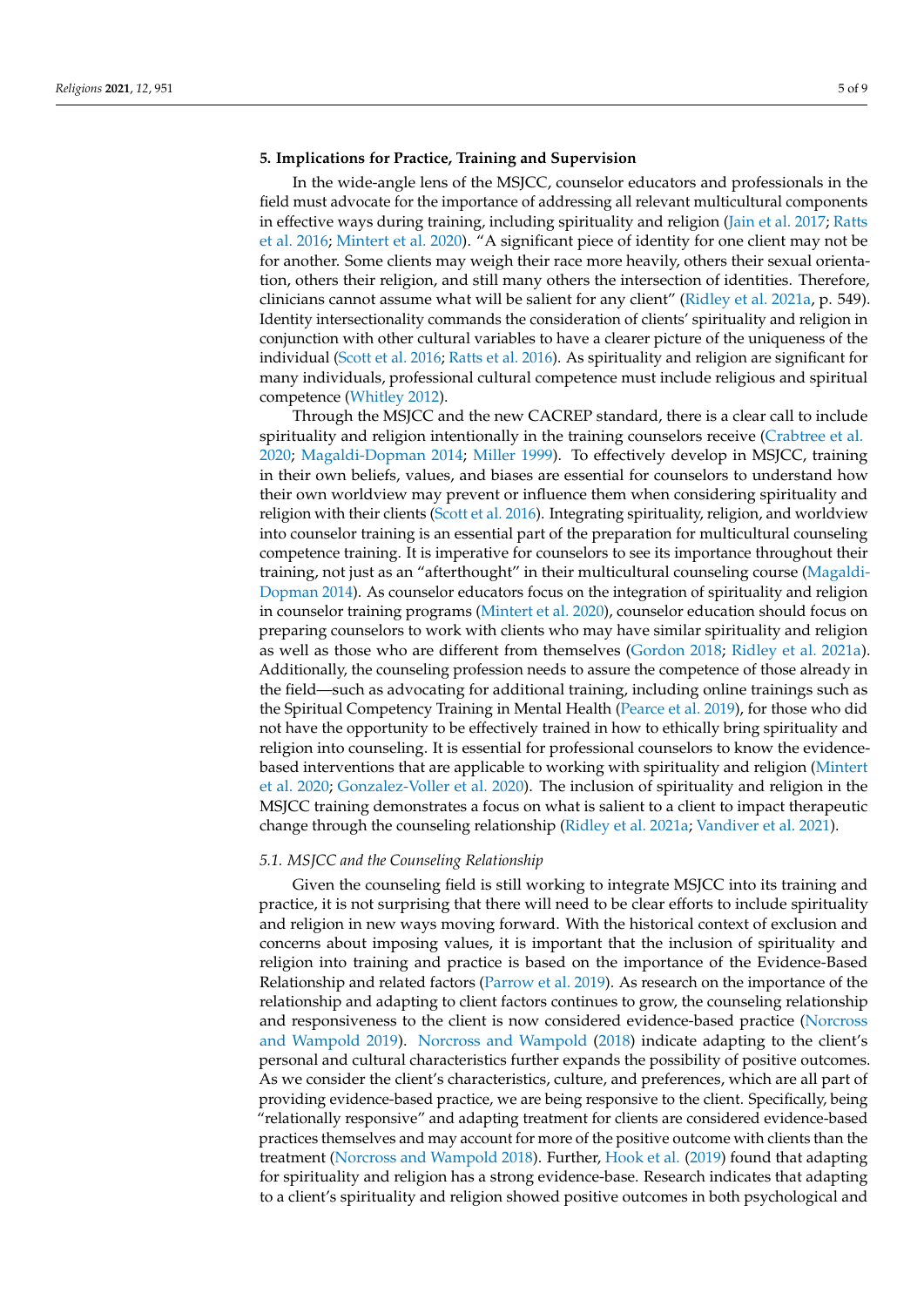spiritual functioning above no-treatment and alternative treatments that did not include adaptations for spirituality and religion [\(Hook et al.](#page-8-17) [2019\)](#page-8-17). Based on the results of this meta-analysis, [Hook et al.](#page-8-17) [\(2019\)](#page-8-17) suggest educators and supervisors explicitly include spirituality and religion within all aspects of training. When religion and spirituality are salient to a client and we adapt counseling to these factors, this will impact not only how the client is conceptualized, but also the goals, the actual interventions chosen, as well as the interactions between client and counselor [\(Hook et al.](#page-8-17) [2019\)](#page-8-17). As the MSJCC continue to be implemented into training and practice, it will be important to gather client feedback to ensure that the application of MSJCC enhances the therapeutic alliance and positive client outcomes. Hence, the Evidence Based Relationship (EBR) and related factors are an integral part of furthering the MSJCC, infusing them throughout training programs, and applying them in counseling practice to enrich counselor responsiveness and therapeutic change.

### *5.2. Counseling Relationship and Cultural Humility*

One Evidence Based Relationship Factor (EBRF) identified as impacting client perception of treatment is cultural humility [\(Parrow et al.](#page-9-19) [2019\)](#page-9-19). Cultural humility can be defined as "having an interpersonal stance that is other-oriented in relation to another individual's cultural background and experience, marked by respect for and lack of superiority toward another individual's cultural background and experience" [\(Hook et al.](#page-8-26) [2013,](#page-8-26) p. 361) or having "'cultural presence" or "way of being" with a client, which can facilitate trust and self-disclosure" [\(Owen et al.](#page-9-22) [2016,](#page-9-22) p. 34). Greater cultural humility by the counselor is connected to greater positive outcomes in counseling, when specifically rated by the clients [\(Owen et al.](#page-9-22) [2016\)](#page-9-22). Cultural humility helps us to lessen the power dynamics in the relationship between the counselor and the client, reducing the privileged nature of being the counselor. The power, privilege, and oppression dynamics from counselors' and clients' lived experiences are not absent from the counseling relationship [\(O'Hara et al.](#page-9-7) [2021,](#page-9-7) p. 201). [Owen et al.](#page-9-22) [\(2016\)](#page-9-22) assert "it is not just being attentive to opportunities for conversations about identity and culture, but also how clients perceive that the therapist does this. Integral to cultural humility is how attuned a therapist is to recognizing power dynamics" (p. 35), with cultural humility allowing for an empowerment stance for the sake of the clients. Based on their findings, they recommend counselors bring up and explore identities relevant to the client, rather than those the counselor might see as relevant. Their findings point to the key of "inviting the client to self-define identity" (p. 34), allowing spiritual and religious factors as part of the intersectionality of the client's identity [\(Owen et al.](#page-9-22) [2016\)](#page-9-22).

Counselors who display cultural humility consider how a client's various identities may intersect and consider this carefully in the work of developing the relationship with the client [\(Hook et al.](#page-8-26) [2013\)](#page-8-26). [Hook et al.](#page-8-26) [\(2013,](#page-8-26) pp. 361–62) provide a number of suggestions for integrating cultural humility into the work with clients, which have been revised here to specifically relate to spirituality/religion:

- 1. Remain humble as you engage with clients around spirituality and religion.
- 2. Be careful to not assume you understand the client's spirituality and religion based on your prior training, knowledge, or experiences.
- 3. Explore spirituality and religion with the client to determine what is positive and what might be detrimental in relation to their spirituality and religion.
- 4. Remain curious about the spirituality and religion of the client as such relates to the presenting issues, asking questions when appropriate.

When demonstrating cultural humility, counselors need to understand their own spirituality and religion, and seek to understand the client's spirituality and religion [\(Hook et al.](#page-8-26) [2013\)](#page-8-26). Counselors do not need to let go of our own values, beliefs, and worldview. "If we are unable to face our own values openly, it means we are unable to face ourselves, which violates a primary principle of professional conduct in our field" [\(Bergin](#page-8-12) [1980,](#page-8-12) p. 102). The MSJCC focus on the importance of counselors knowing themselves, including their beliefs, values, and biases in order to gain a greater under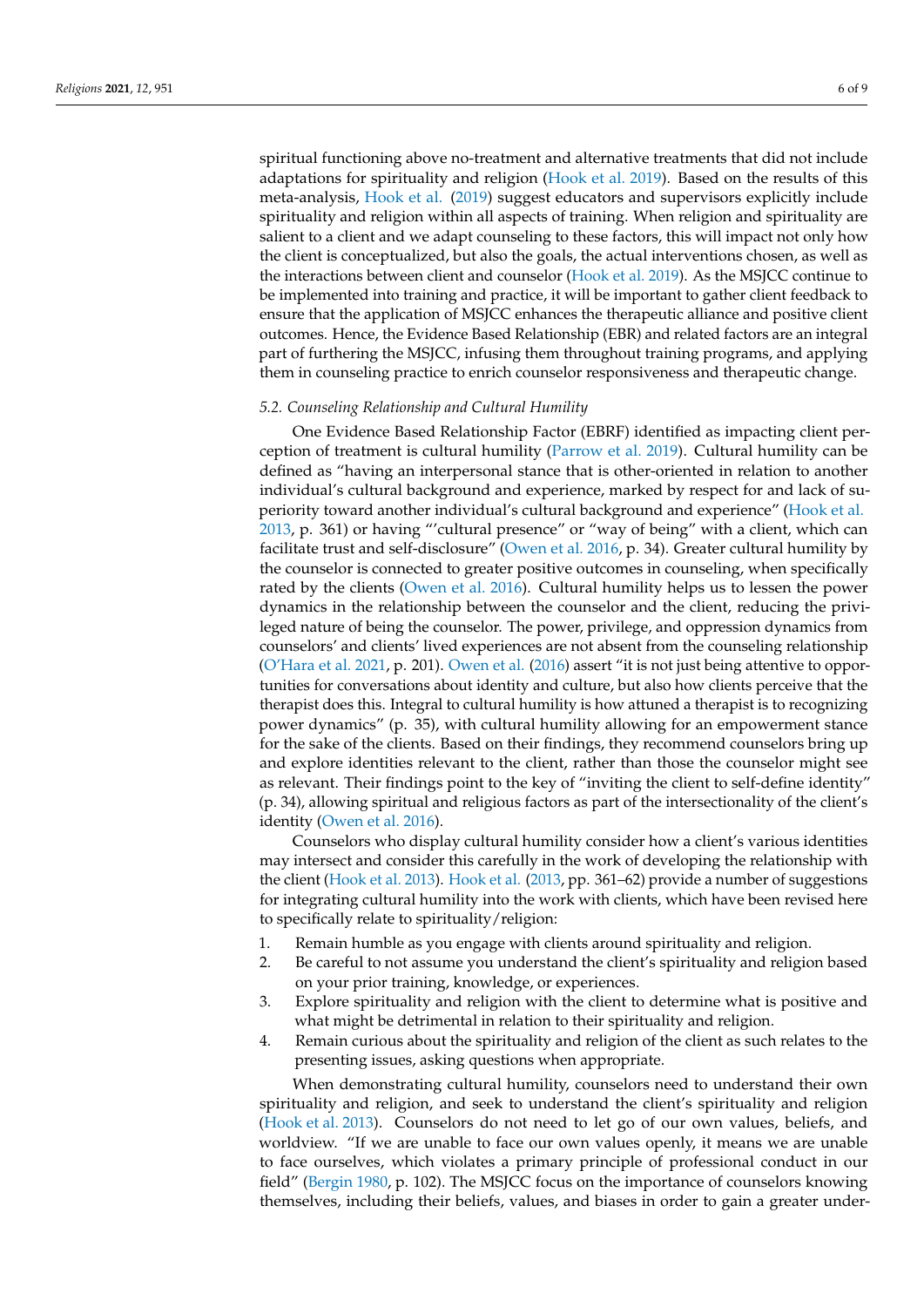standing of their own worldview, which is critical to exploring their client's worldview [\(Ratts et al.](#page-9-10) [2016\)](#page-9-10). Counselors must know their own values but focus on the client's values in order to ethically work within the client's worldview [\(American Counseling Association](#page-7-2) [2014\)](#page-7-2). Through prioritizing a client's worldview, values, and identities throughout the counseling process, the counselor focuses on building the relationship with an end focus on positive outcomes for the client [\(Ridley et al.](#page-9-8) [2021a\)](#page-9-8). Therefore, counselor self-awareness and cultural humility are foundational to MSJCC training in order to ensure that counselors can prioritize what is most important to the client during treatment.

#### *5.3. Looking Forward*

As counselors and counselor educators incorporate the MSJCC, it is essential that spirituality and religion are seen as fundamental cultural variables to be integrated into training and practice. As spirituality and religion are salient factors for many clients, it is important to consider a continuum of turning towards rather than turning away from the topics of spirituality and religion with our clients, supervisees, and students [\(Day-Vines et al.](#page-8-27) [2007;](#page-8-27) [O'Hara et al.](#page-9-7) [2021\)](#page-9-7). Counselors and counselor educators must move away from only including spirituality and religion briefly within an MCC course, mentioning it as a cursory topic, or avoiding the topic altogether. Inclusion also needs to move beyond a mechanical sense that seems forced rather than genuine. Instead, it is necessary that counselors and counselor educators find ways to infuse spirituality and religion appropriately throughout the training and work of counselors so that it becomes an integral part of the therapeutic process when salient to clients.

#### **6. Conclusions**

As [Ratts et al.](#page-9-10) [\(2016\)](#page-9-10) indicated five years ago, it takes time for the new MSJCC to be fully implemented into the counseling field. Given the original single-lens focus of the MCC with race and ethnicity privileged over other identities, the newer focus on the intersectionality of various identities will take time. Counselor educators, supervisors and counselors already in the field will need to be intentional about their own awareness and development of the new competencies amidst training new counselors under the MSJCC. The wider-lens of the MSJCC compels professional counselors to collaborate with clients to determine which identities are most salient to them, including spirituality and religion. As with all cultural factors, professional counselors must not minimize the importance and relevance of spirituality and religion to many clients as this can harm the relationship and ultimately the outcomes for the client. If spirituality and religion are considered from the perspective of the importance of the relationship, professional counselors will be able to be responsive to what matters most to each client. In focusing on relational responsiveness, professional counselors chose evidence-based practices not only to build the relationship, but to provide for greater treatment effectiveness.

**Author Contributions:** Both authors contributed to the research and writing of this paper. All authors have read and agreed to the published version of the manuscript.

**Funding:** This research received no external funding.

**Conflicts of Interest:** The authors declare no conflict of interest.

### **References**

<span id="page-7-1"></span>Adams, Jennifer R. 2012. Spiritual issues in counseling: What do students perceive they are being taught? *Counseling and Values* 57: 66–80. [\[CrossRef\]](http://doi.org/10.1002/j.2161-007X.2012.00009.x)

<span id="page-7-2"></span>American Counseling Association. 2014. ACA Code of Ethics. Available online: [http://www.counseling.org/docs/ethics/2014-aca](http://www.counseling.org/docs/ethics/2014-aca-code-of-ethics.pdf)[code-of-ethics.pdf](http://www.counseling.org/docs/ethics/2014-aca-code-of-ethics.pdf) (accessed on 29 October 2021).

<span id="page-7-0"></span>Asay, Ted P., and Michael J. Lambert. 1999. The empirical case for the common factors in therapy: Quantitative findings. In *The Heart and Soul of Change: What Works in Therapy*. Edited by Mark A. Hubble, Barry L. Duncan and Scott D. Miller. Washington, DC: American Psychological Association, pp. 23–55. [\[CrossRef\]](http://doi.org/10.1037/11132-001)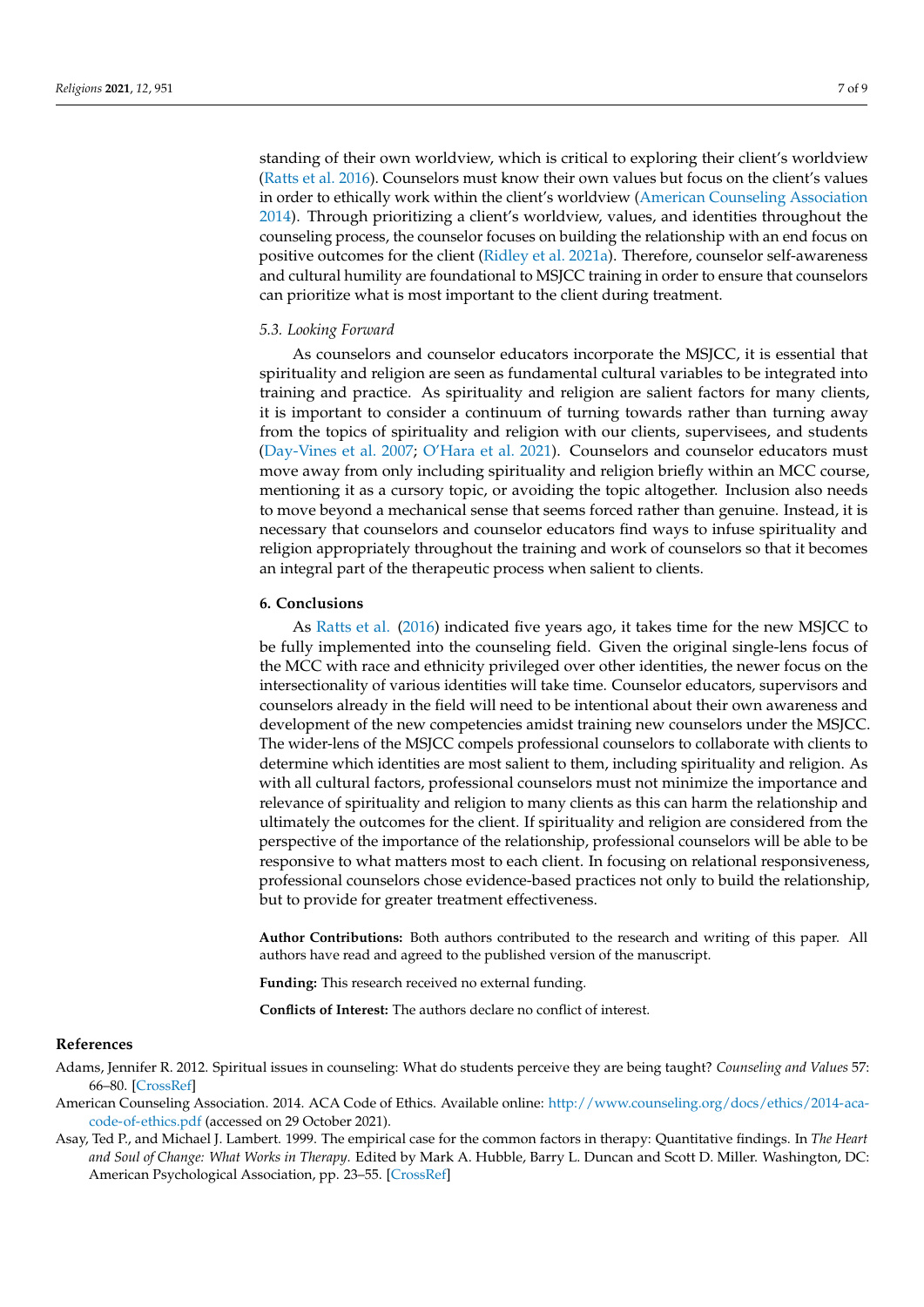- <span id="page-8-7"></span>Bachelor, Alexandra, and Adam Horvath. 1999. The therapeutic relationship. In *The Heart and Soul of Change: What Works in Therapy*. Edited by Mark A. Hubble, Barry L. Duncan and Scott D. Miller. Washington, DC: American Psychological Association, pp. 133–78. [\[CrossRef\]](http://doi.org/10.1037/11132-004)
- <span id="page-8-0"></span>Bell, Chance A., Sarah A. Crabtree, Eugene L. Hall, and Steven J. Sandage. 2021. Research in counselling and psychotherapy Post-COVID-19. *Counselling and Psychotherapy Research* 21: 3–7. [\[CrossRef\]](http://doi.org/10.1002/capr.12334) [\[PubMed\]](http://www.ncbi.nlm.nih.gov/pubmed/32837330)
- <span id="page-8-1"></span>Benish, Steven G., Zac E. Imel, and Bruce E. Wampold. 2008. The relative efficacy of bona fide psychotherapies for treating posttraumatic stress disorder: A meta-analysis of direct comparisons. *Clinical Psychology Review* 28: 746–58. [\[CrossRef\]](http://doi.org/10.1016/j.cpr.2007.10.005) [\[PubMed\]](http://www.ncbi.nlm.nih.gov/pubmed/18055080)
- <span id="page-8-12"></span>Bergin, Allen E. 1980. Psychotherapy and religious values. *Journal of Consulting and Clinical Psychology* 48: 95–105. [\[CrossRef\]](http://doi.org/10.1037/0022-006X.48.1.95)
- <span id="page-8-5"></span>Bordin, Edward S. 1979. The generalizability of the psychoanalytic concept of the working alliance. *Psychotherapy: Theory, Research & Practice* 16: 252–60. [\[CrossRef\]](http://doi.org/10.1037/h0085885)
- <span id="page-8-14"></span>Cashwell, Craig S., J. Scott Young, Cheryl L. Fulton, Ben T. Willis, Amanda Giordano, Laura Wyatt Daniel, Jamie Crockett, B. Nicole Tate, and Metoka L. Welch. 2013. Clinical behaviors for addressing religious/spiritual issues: Do we practice what we preach? *Counseling and Values* 58: 45–58. [\[CrossRef\]](http://doi.org/10.1002/j.2161-007X.2013.00024.x)
- <span id="page-8-6"></span>Castonguay, Louis G., Michael J. Constantino, and Martin Grosse Holtforth. 2006. The working alliance: Where are we and where should we go? *Psychotherapy: Theory, Research, Practice, Training* 43: 271–79. [\[CrossRef\]](http://doi.org/10.1037/0033-3204.43.3.271)
- <span id="page-8-15"></span>Council for Accreditation of Counseling and Related Educational Programs. 2016. *2016 CACREP Standards*. Alexandria: Council for Accreditation of Counseling and Related Educational Programs. Available online: [https://www.cacrep.org/for-programs/2016](https://www.cacrep.org/for-programs/2016-cacrep-standards/) [-cacrep-standards/](https://www.cacrep.org/for-programs/2016-cacrep-standards/) (accessed on 29 October 2021).
- <span id="page-8-23"></span>Crabtree, Sarah A., Chance A. Bell, David A. Rupert, Steven J. Sandage, Nancy G. Devor, and George Stavros. 2020. Humility, differentiation of self, and clinical training in spiritual and religious competence. *Journal of Spirituality in Mental Health*, 1–21. [\[CrossRef\]](http://doi.org/10.1080/19349637.2020.1737627)
- <span id="page-8-27"></span>Day-Vines, Norma L., Susannah M. Wood, Tim Grothaus, Laurie Craigen, Angela Holman, Kylie Dotson-Blake, and Marcy J. Douglass. 2007. Broaching the subjects of race, ethnicity, and culture during the counseling process. *Journal of Counseling & Development* 85: 401–9.
- <span id="page-8-19"></span>Gallup. 2021. *Religion*. Available online: <https://news.gallup.com/poll/1690/Religion.aspx> (accessed on 29 October 2021).
- <span id="page-8-20"></span>Garssen, Bert, Anja Visser, and Grieteke Pool. 2021. Does spirituality or religion positively affect mental health? Meta-analysis of longitudinal studies. *The International Journal for the Psychology of Religion* 31: 4–20. [\[CrossRef\]](http://doi.org/10.1080/10508619.2020.1729570)
- <span id="page-8-16"></span>Giordano, Amanda L., and Craig S. Cashwell. 2014. Entering the sacred: Using motivational interviewing to address spirituality in counseling. *Counseling and Values* 59: 65–79. [\[CrossRef\]](http://doi.org/10.1002/j.2161-007X.2014.00042.x)
- <span id="page-8-10"></span>Gonzalez-Voller, Jessica, A. Elizabeth Crunk, Sejal M. Barden, Shaywanna Harris, and Christopher T. Belser. 2020. A preliminary longitudinal study of multicultural competence in counselor education. *Journal of Counseling & Development* 98: 308–18.
- <span id="page-8-25"></span><span id="page-8-21"></span>Gordon, Emma C. 2018. Intellectual humility, spirituality, and counselling. *Journal of Psychology and Theology* 46: 279–91. [\[CrossRef\]](http://doi.org/10.1177/0091647118807185)
- Harris, Kevin A., Brooke E. Randolph, and Timothy D. Gordon. 2016. What do clients want? Assessing spiritual needs in counseling: A literature review. *Spirituality in Clinical Practice* 3: 250–75. [\[CrossRef\]](http://doi.org/10.1037/scp0000108)
- <span id="page-8-22"></span>Hefti, René. 2011. Integrating religion and spirituality into mental health care, psychiatry and psychotherapy. *Religions* 2: 611–27. [\[CrossRef\]](http://doi.org/10.3390/rel2040611)
- <span id="page-8-18"></span>Henriksen, Richard C., Jr., Monica A. Polonyi, Jennifer N. Bornsheuer-Boswell, Rena G. Greger, and Richard E. Watts. 2015. Counseling students' perceptions of religious/spiritual counseling training: A qualitative study. *Journal of Counseling & Development* 93: 59–69.
- <span id="page-8-26"></span>Hook, Joshua N., Don E. Davis, Jesse Owen, Everett L. Worthington Jr., and Shawn O. Utsey. 2013. Cultural humility: Measuring openness to culturally diverse clients. *Journal of Counseling Psychology* 60: 353–66. [\[CrossRef\]](http://doi.org/10.1037/a0032595) [\[PubMed\]](http://www.ncbi.nlm.nih.gov/pubmed/23647387)
- <span id="page-8-17"></span>Hook, Joshua N., Laura E. Captari, William Hoyt, Don E. Davis, Stacey E. McElroy, and Everett L. Worthington Jr. 2019. Religion and spirituality. In *Psychotherapy Relationships That Work: Therapist Contributions and Responsiveness to Patients*. Oxford: Oxford University Press, pp. 212–63.
- <span id="page-8-4"></span>Hubble, Mark A., Barry L. Duncan, and Scott D. Miller. 1999. *The Heart and Soul of Change: What Works in Therapy*. Washington, DC: American Psychological Association. [\[CrossRef\]](http://doi.org/10.1037/11132-000)
- <span id="page-8-2"></span>Imel, Zac E., Bruce E. Wampold, Scott D. Miller, and Reg R. Fleming. 2008. Distinctions without a difference: Direct comparisons of psychotherapies for alcohol use disorders. *Psychology of Addictive Behaviors* 22: 533–43. [\[CrossRef\]](http://doi.org/10.1037/a0013171) [\[PubMed\]](http://www.ncbi.nlm.nih.gov/pubmed/19071978)
- <span id="page-8-11"></span>Jain, Sachin, Joel A Lane, Derek J Smith, and Mansi Brat. 2017. Developing the nature of spiritual competency in a multiculturally competent counselor. *Journal of Cultural Diversity* 24: 126–35.
- <span id="page-8-8"></span>Leibert, Todd W. 2011. The dimensions of common factors in counseling. *International Journal for the Advancement of Counselling* 33: 127–38. [\[CrossRef\]](http://doi.org/10.1007/s10447-011-9115-7)
- <span id="page-8-9"></span>Leibert, Todd W., and Alexandra Dunne-Bryant. 2015. Do common factors account for counseling outcome? *Journal of Counseling & Development* 93: 225–35. [\[CrossRef\]](http://doi.org/10.1002/j.1556-6676.2015.00198.x)
- <span id="page-8-3"></span>Leichsenring, Falk, and Eric Leibing. 2003. The effectiveness of psychodynamic therapy and cognitive behavior therapy in the treatment of personality disorders: A meta-analysis. *American Journal of Psychiatry* 160: 1223–32. [\[CrossRef\]](http://doi.org/10.1176/appi.ajp.160.7.1223)
- <span id="page-8-13"></span>Magaldi-Dopman, Danielle. 2014. An "afterthought": Counseling trainees' multicultural competence within the spiritual/religious domain. *Journal of Multicultural Counseling and Development* 42: 194–204. [\[CrossRef\]](http://doi.org/10.1002/j.2161-1912.2014.00054.x)
- <span id="page-8-24"></span>Miller, Geri. 1999. The development of the spiritual focus in counseling and counselor education. *Journal of Counseling & Development* 77: 498–501.